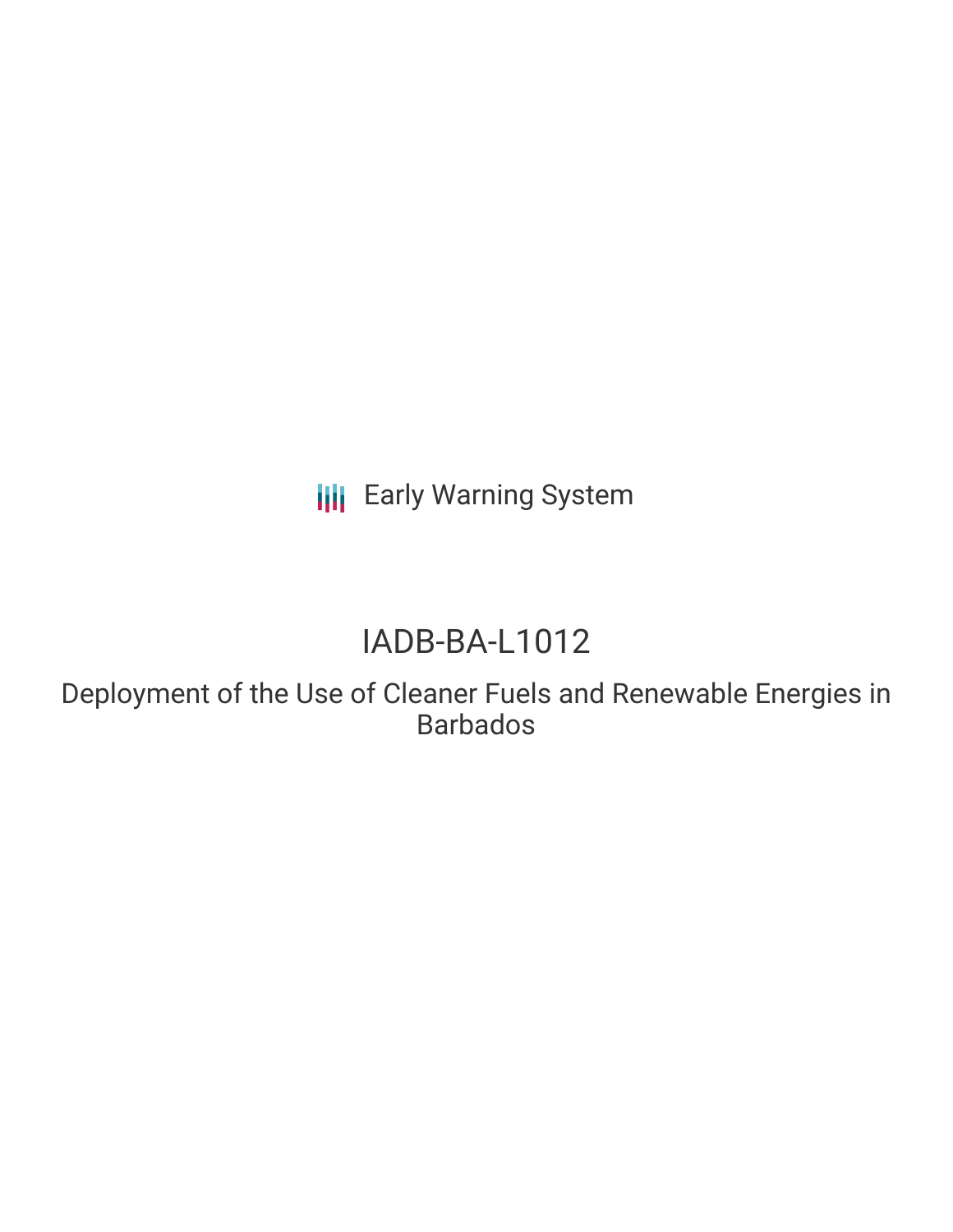

### **Quick Facts**

| <b>Countries</b>               | <b>Barbados</b>                        |
|--------------------------------|----------------------------------------|
| <b>Financial Institutions</b>  | Inter-American Development Bank (IADB) |
| <b>Status</b>                  | Approved                               |
| <b>Bank Risk Rating</b>        | B                                      |
| <b>Voting Date</b>             | 2016-12-07                             |
| <b>Borrower</b>                | Government of Barbados                 |
| <b>Sectors</b>                 | Energy                                 |
| <b>Investment Type(s)</b>      | Loan                                   |
| <b>Investment Amount (USD)</b> | $$34.00$ million                       |
| <b>Project Cost (USD)</b>      | \$34.00 million                        |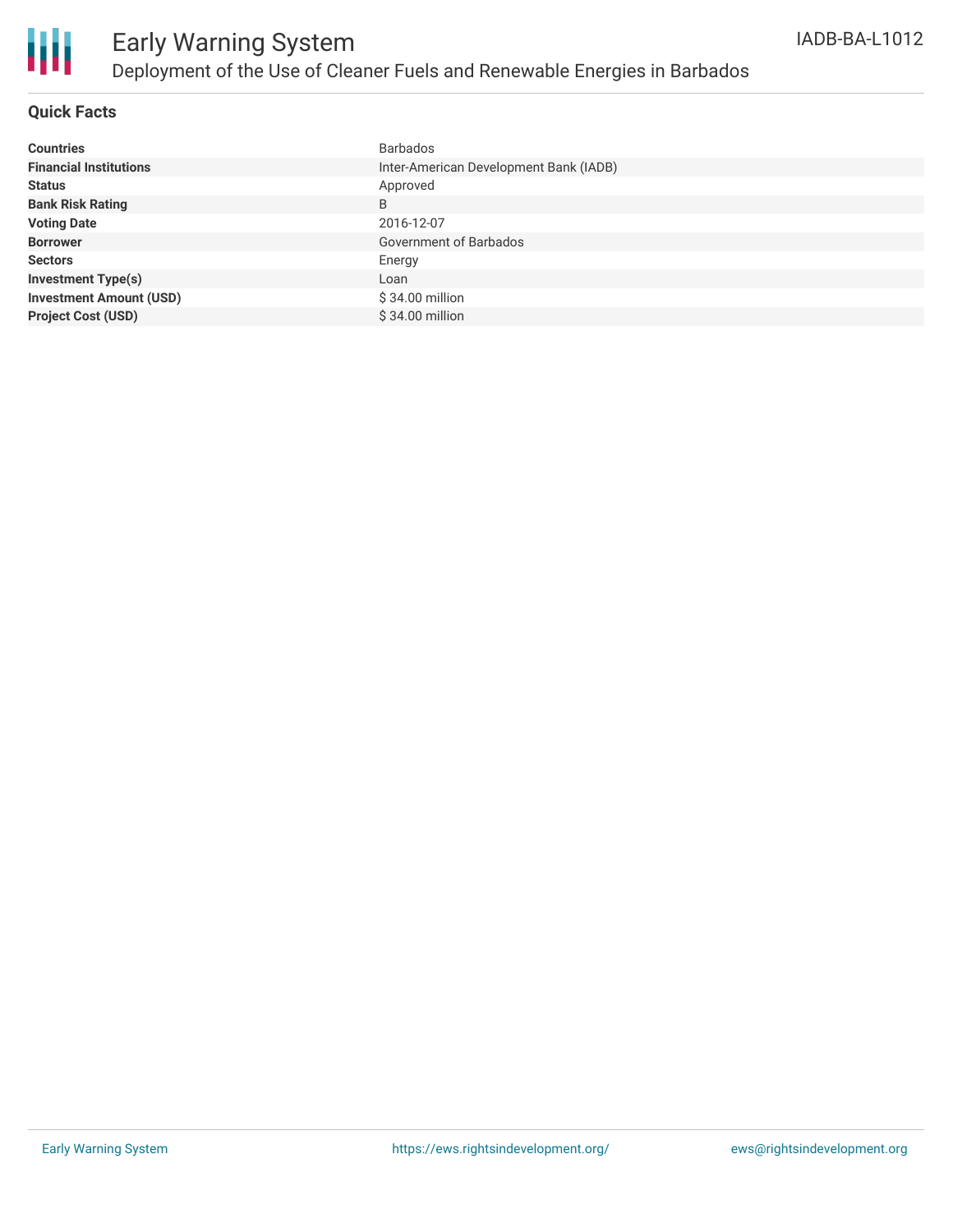

### **Project Description**

The objective of this project is to enhance Barbados' energy security, by diversifying its energy matrix and promoting the use of cleaner fuels for power generation and renewable energy. Specific objectives include: to (i) upgrade existing natural gas infrastructure to ensure natural gas service continuity; (ii) increase energy efficiency and renewable energy applications within the National Petroleum Corporation (NPC)'s and Barbados National Oil Company Limited (BNOCL)'s operations; (iii) enable implementation of a Public-Private Partnership project to import and supply liquefied natural gas for power generation; and (iv) provide technical support to NPC and BNOCL to foster organizational and operational efficiency.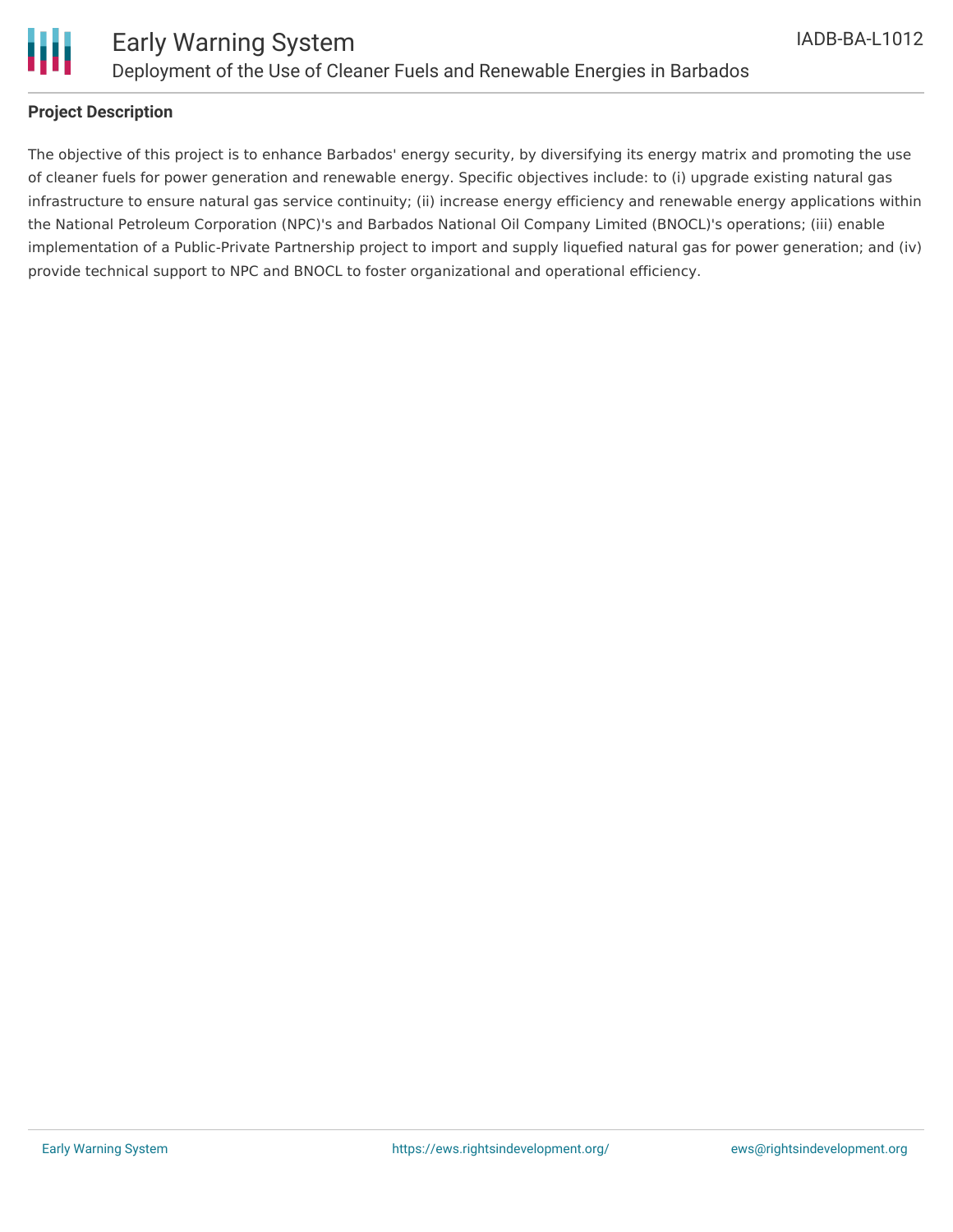

### **Investment Description**

• Inter-American Development Bank (IADB)

The cost of the program is estimated at US\$34,000,000 and will be financed by the IADB´s Ordinary Capital (OC) resources. It is expected that the loan financed with resources from IADB will have a 6 year disbursement period.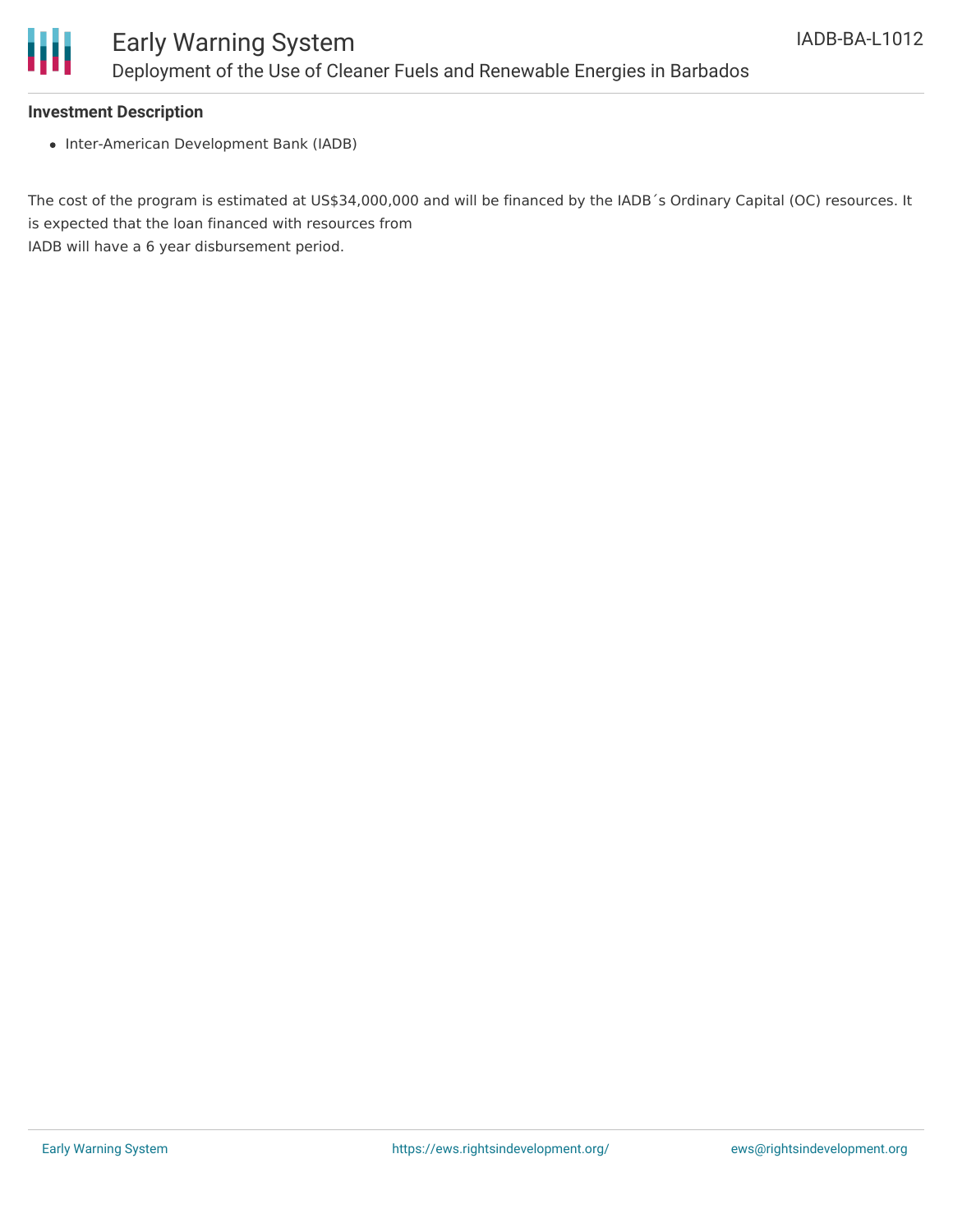

### **Contact Information**

ACCOUNTABILITY MECHANISM OF IADB

The Independent Consultation and Investigation Mechanism (MICI) is the independent complaint mechanism and fact-finding body for people who have been or are likely to be adversely affected by an Inter-American Development Bank (IDB) or Inter-American Investment Corporation (IIC)-funded project. If you submit a complaint to MICI, they may assist you in addressing the problems you raised through a dispute-resolution process with those implementing the project and/or through an investigation to assess whether the IDB or IIC is following its own policies for preventing or mitigating harm to people or the environment. You can submit a complaint by sending an email to MICI@iadb.org. You can learn more about the MICI and how to file a complaint at http://www.iadb.org/en/mici/mici,1752.html (in English) or http://www.iadb.org/es/mici/mici,1752.html (Spanish).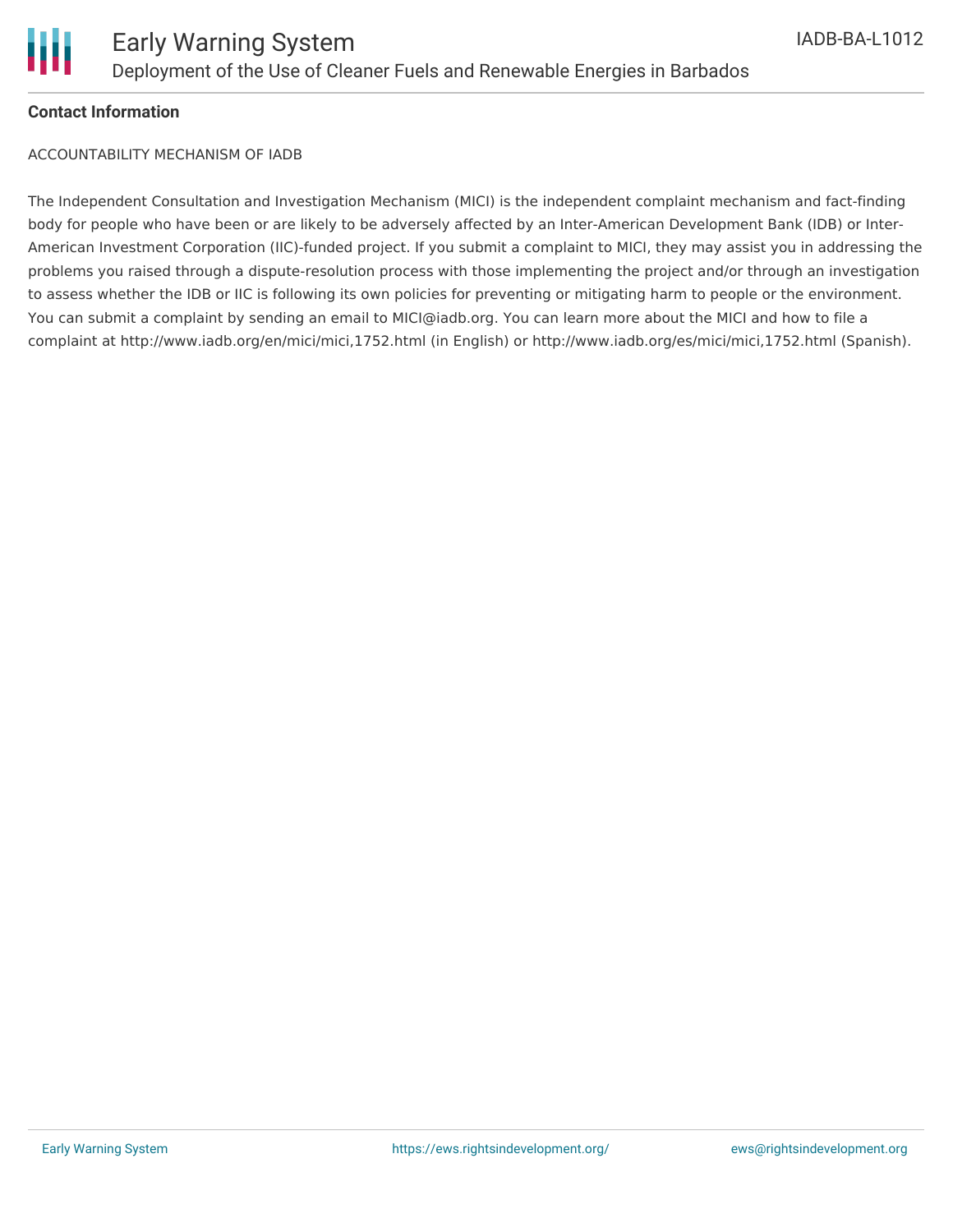

# Early Warning System

### Deployment of the Use of Cleaner Fuels and Renewable Energies in Barbados

#### **Bank Documents**

- BA-L1012 POD Annex VII PUP Compliance
- BA-L1012 POD Annex V ESMR
- BA-L1012 POD Link III Annual Operation Plan (AOP)
- [BA-L1012\\_POD\\_Link](http://www.iadb.org/Document.cfm?id=40669290) II\_PEP
- BA-L1012 POD Link IV M&EP
- BA-L1012 POD Link VI Procurement Plan
- BA-L1012 POD OEL Cost Benefit Analysis
- BA-L1012 POD OEL Gender Analysis
- [BA-L1012\\_POD\\_OEL\\_Institutional](http://www.iadb.org/Document.cfm?id=40481068) Assessment Report
- BA-L1012 POD OEL Integration Annex
- BA-L1012 POD OEL Operations Manual
- Barbados LNG [Environmental](https://ewsdata.rightsindevelopment.org/files/documents/12/IADB-BA-L1012.pdf) Assessment Report [\[Original](http://www.iadb.org/Document.cfm?id=40580934) Source]
- [Deployment](https://ewsdata.rightsindevelopment.org/files/documents/12/IADB-BA-L1012_11KSCNT.pdf) of Cleaner Fuels and Renewable Energies in Barbados [\[Original](http://idbdocs.iadb.org/wsdocs/getdocument.aspx?docnum=40697582) Source]
- LP. Loan [Proposal](https://ewsdata.rightsindevelopment.org/files/documents/12/IADB-BA-L1012_qspNHWG.pdf) and Annexes [\[Original](http://idbdocs.iadb.org/wsdocs/getdocument.aspx?docnum=40746700) Source]
- PP. Project Profile and [Annexes](https://ewsdata.rightsindevelopment.org/files/documents/12/IADB-BA-L1012_74OHYtN.pdf) [\[Original](http://www.iadb.org/Document.cfm?id=40304364) Source]
- [Propuesta](https://ewsdata.rightsindevelopment.org/files/documents/12/IADB-BA-L1012_6dfBAti.pdf) de Préstamo y Anexos [\[Original](http://idbdocs.iadb.org/wsdocs/getdocument.aspx?docnum=40756514) Source]
- [Safeguard](https://ewsdata.rightsindevelopment.org/files/documents/12/IADB-BA-L1012_Xt0Fi0h.pdf) Policy Filter (SPF) and Safeguard Screening Form (SSF) [\[Original](http://www.iadb.org/en/projects/project-description-title,1303.html?id=BA-L1012) Source]
- Utilización de [Combustibles](https://ewsdata.rightsindevelopment.org/files/documents/12/IADB-BA-L1012_gP4rCJ5.pdf) más Limpios y Energías Renovables en Barbados [\[Original](http://idbdocs.iadb.org/wsdocs/getdocument.aspx?docnum=40746154) Source]